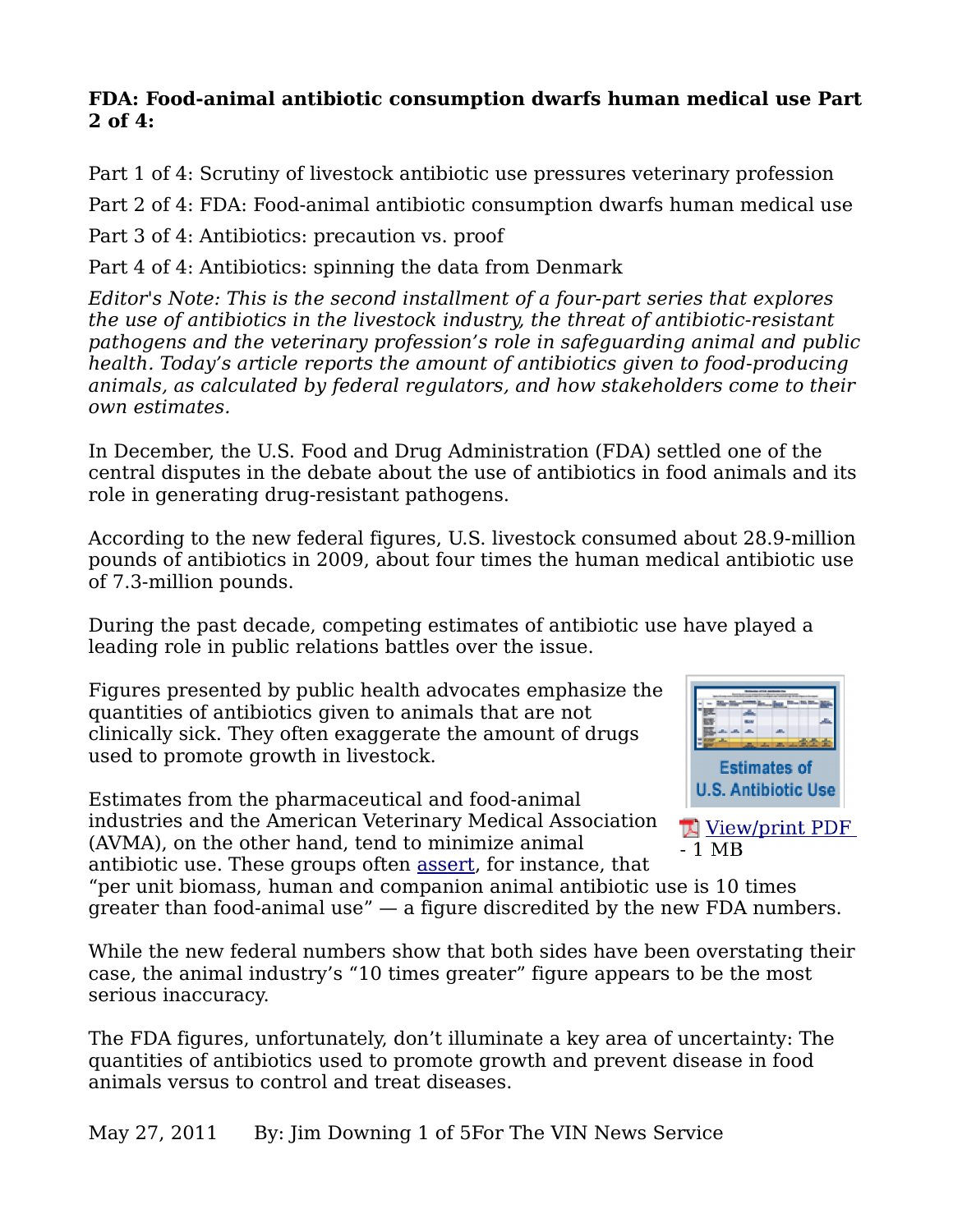The FDA labels food-animal drugs for four uses: 1) growth promotion and feed efficiency; 2) disease prevention; 3) disease control; and 4) disease treatment.

The first two of these uses are under scrutiny by the FDA because of their potential contribution to antibiotic drug resistance and their questionable benefit to animal health. The FDA figures released in December do not make clear whether growth promotion and disease prevention account for the large majority of all antibiotic use, as public health advocates claim.

For a variety of reasons, the total quantity of an animal antibiotic used is not necessarily a good proxy for its contribution to the antibiotic-resistance problem. The potency of a gram of one antibiotic can differ from the potency of a gram of another, for instance. Additionally, some animal antibiotics are not used in human medicine. Still, antibiotic-use figures are important indicators of broad trends. And the frequency with which the numbers are cited shows that both sides in the debate consider them to be critical in making their case to the public.

#### **Important uncertainties remain**

The federal government has never published detailed data by type of use (growth promotion, disease prevention and so on) on the quantities of antibiotics administered to animals.

From 1950 to 1994, the U.S. International Trade Commission reported numbers on the total domestic production of antibiotic chemicals. According to the [U.S.](http://www.gao.gov/archive/1999/hx99132.pdf)  [Government Accountability Office,](http://www.gao.gov/archive/1999/hx99132.pdf) though, these figures were at best a rough estimate of combined human and animal uses. Still, in the absence of a more reliable source of information, the trade commission figures were the basis of widely circulated estimates. In 2000, for instance, the Centers for Disease Control and Prevention stated on its website that U.S. antibiotic production "exceeds 50 million pounds." This extrapolation of the trade commission figures continues to be cited years later.

In order to make available better data to track antibiotic use and resistance trends, Congress mandated in 2008 that all producers of food-animal antibiotics must disclose annual sales figures and directed the FDA to publish summaries of the information. The first of these reports was released on Dec. 9, 2010. Congress did not, however, specify how the FDA was to present the data. Citing the need to protect confidential business data, the agency chose not to report the figures by their labeled use. As a result, it is not possible to distinguish the quantities of drugs used to treat and control disease from those used to promote growth or prevent disease.

The 2008 rule change does not apply to antibiotics for human medical use. The estimate of 7.3-million pounds presented by the FDA in December is a figure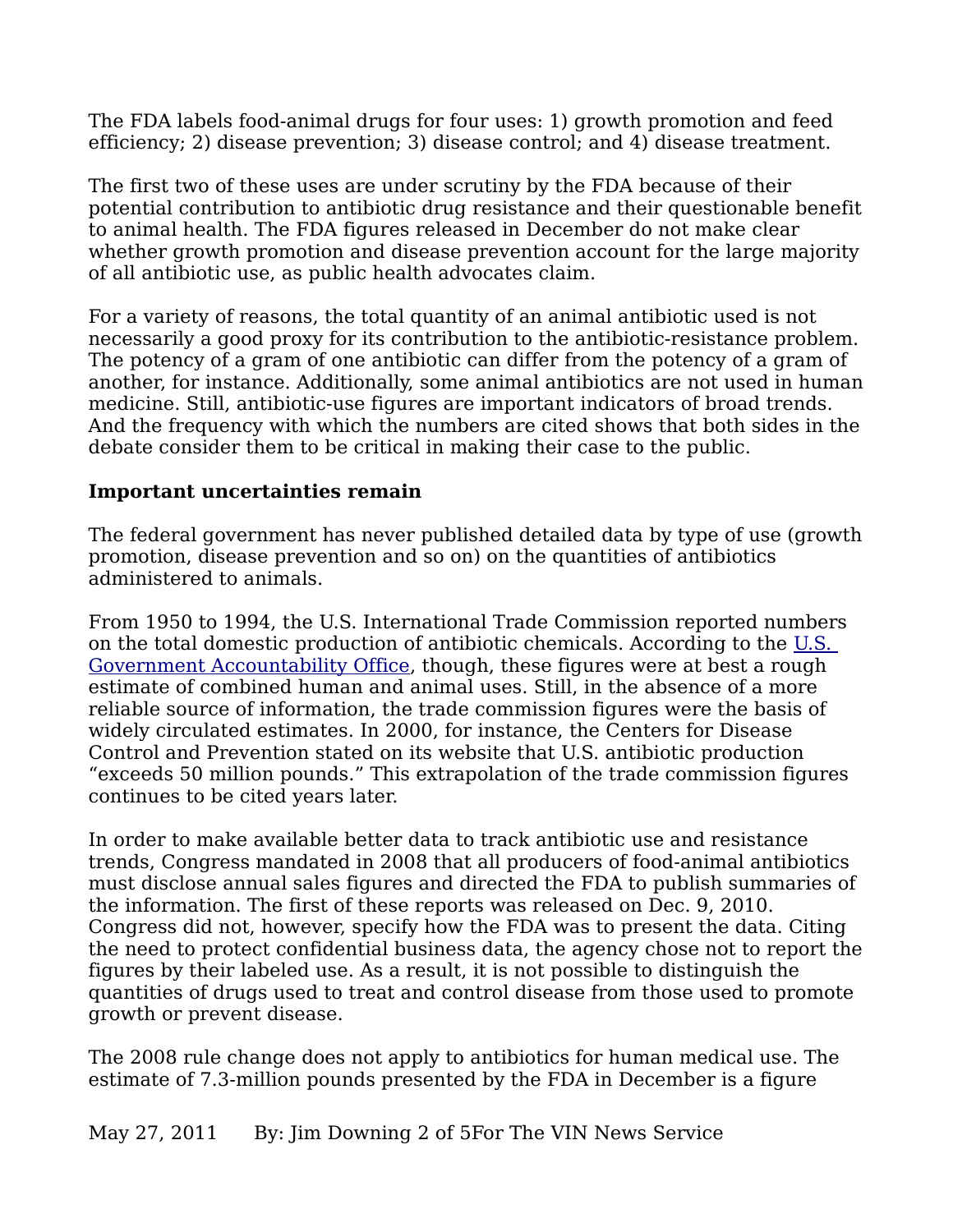generated by the market research firm IMS Health and endorsed by the agency. Prior to December, the only official government measure of human antibiotic use was the National Center for Health Statistics' estimate of total outpatient antibiotic prescriptions filled annually.

## **Advocacy groups offer competing figures**

In the many years when federal figures were not available, a number of independent researchers and advocacy groups compiled estimates of human and animal antibiotic use. Several such estimates are presented in Table 1 (See chart, upper right).

The highlighted rows show the figures that appear to be most commonly cited in news and opinion articles on the subject and in documents from advocacy groups:

a) The [2001 report](http://www.ucsusa.org/food_and_agriculture/science_and_impacts/impacts_industrial_agriculture/hogging-it-estimates-of.html) from the Union of Concerned Scientists (UCS), an environmental advocacy group, gives the following figures:

- Annual food-animal antibiotic use is 29.6-million pounds, while human medical antibiotic use is 3-million pounds.
- "Non-therapeutic" antibiotic use in swine, poultry and cattle, which UCS takes to include growth promotion as well as disease prevention, totals 24.6-million pounds. This comes to 70 percent of all food-animal antibiotic use or 83 percent of all use.

b) The 2000 news release from the Animal Health Institute (AHI), a coalition of drug makers, provides quite different numbers:

- Annual U.S. animal antibiotic use, based on a survey of the group's members, is 17.8-million pounds. This figure is reported to be 36 percent of total U.S. antibiotic production, which is 50-million pounds (a commonly cited estimate at the time). Others later interpreted these figures to mean that annual human antibiotic use was therefore 32.2-million pounds nearly twice animal use — though AHI did not state this in the release.
- Growth promotion uses are 3.1-million pounds annually, which amounts to 17 percent of animal antibiotic use or 6 percent of all use.

## **Numbers frequently misrepresented**

How did such wildly divergent figures develop? First, the two groups present growth promotion and disease prevention uses differently.

UCS, which wants the government to restrict these uses, lumped the two together as "non-therapeutic" uses, yielding a large total. AHI, on the other hand, rejects the term "non-therapeutic" and only reported a figure for growth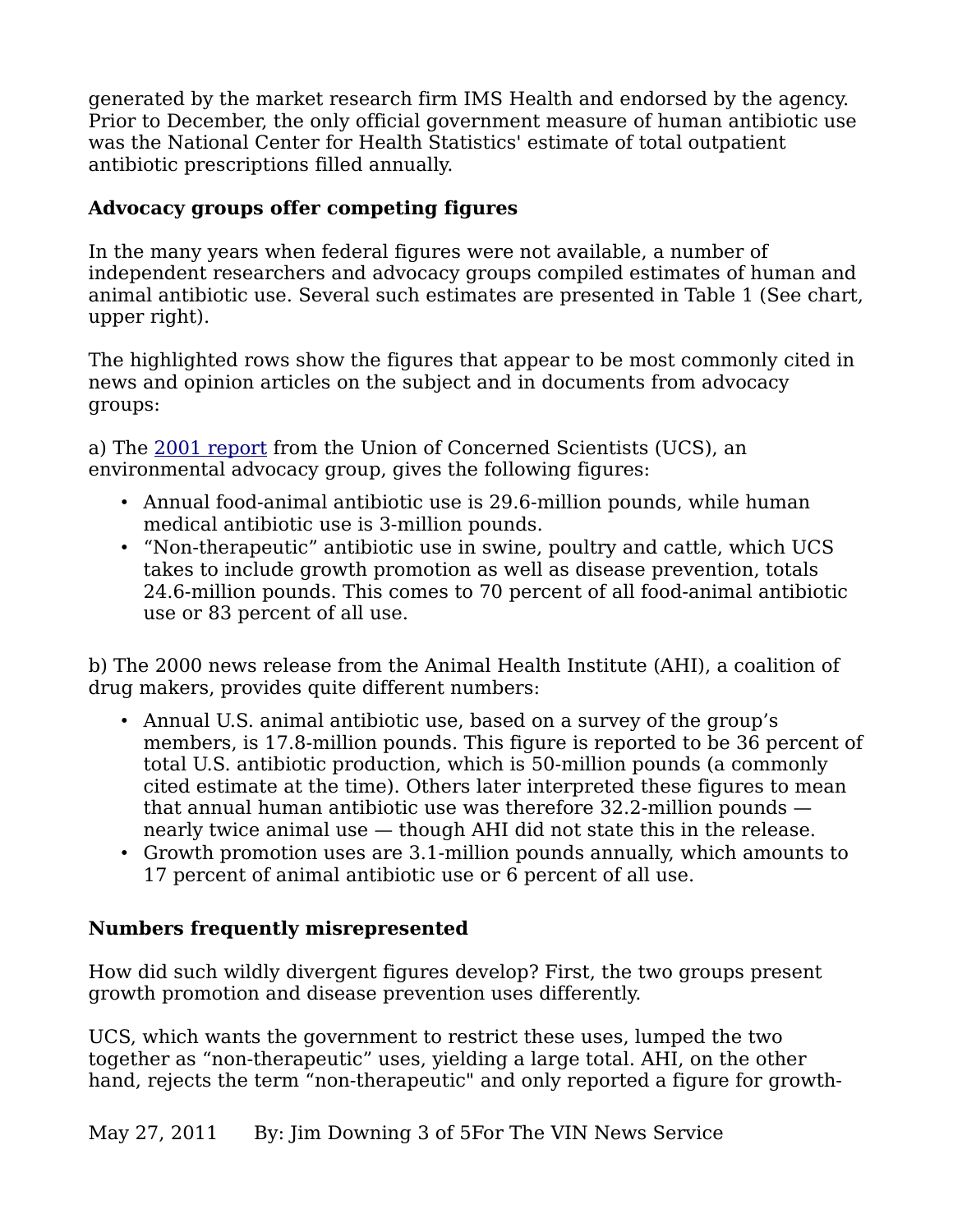promotion uses.

While UCS and AHI counted different things, their numbers have been erroneously compared head-to-head many times, such as in the following passage from a <u>June 2010 New York Times article</u>:

"The Union of Concerned Scientists estimated in 2001 that … 70 percent (of all antibiotics) were used simply to promote animal growth, not to treat or prevent illness. The Animal Health Institute, a trade association, estimated that 13 percent of agricultural antibiotics were used to promote growth."

In fact, the UCS report didn't specify the percentage of antibiotics used to promote growth — only that growth promotion and disease prevention uses together total 70 percent. The [2008 report](http://www.ncifap.org/_images/212-2_AntbioRprt_FIN_web%206.7.10%202.pdf) report of the Pew Commission on Industrial Farm Animal Production makes the same mistake, as do other public health advocacy groups such as the [American Public Health Association.](http://www.apha.org/advocacy/policy/policysearch/default.htm?id=179)

# **AVMA continues to cite outdated, inaccurate figures**

Similarly, though the 2000 AHI release does not make any direct statement about the quantity of antibiotics used annually in medicine, the notion that human antibiotic use is much greater than animal use has persisted in [pharmaceutical](http://www.foodsystemsinsider.com/ccmsdocuments/Food-Systems-Insider/FS2010_07.pdf)  [industry publications](http://www.foodsystemsinsider.com/ccmsdocuments/Food-Systems-Insider/FS2010_07.pdf) [and](http://www.avma.org/advocacy/PEWresponse/PEW_report_response.pdf) [AVMA](http://www.avma.org/public_health/antimicrobial_fact_sheet_veterinarians.asp) [documents.](http://www.avma.org/public_health/antimicrobial_use.asp)

These groups commonly state that "human and companion animal antibiotic use is 10 times greater, per unit biomass, than animal use." The source cited for this figure is a [2001 commentary](http://avmajournals.avma.org/doi/pdf/10.2460/javma.2001.218.1559) in the Journal of the American Veterinary Medical Association (JAVMA) by Dr. David Barber, a veterinarian who at the time was affiliated with the University of Illinois.

In the commentary, the "10 times greater" figure is calculated as follows:

- Food-animal biomass is estimated at five times that of humans and companion animals.
- Human and companion animal antibiotic use is estimated at two times that of animals.
- Multiplying five by two yields 10.

The problem arises with the second assumption. The citation for it is a news article in the spring 2000 issue of the now-defunct publication Swine Health and Epidemiology. This journal was not available in several veterinary-college library collections searched by the VIN News Service. But Barber, who is now with the U.S. Department of Agriculture's Veterinary Services office in Springfield, Ill., provided a [scanned copy](http://www.vin.com/apputil/image/handler.ashx?docid=4903896%20) from his personal records.

The Swine Health and Epidemiology article reprints the AHI news release nearly

May 27, 2011 By: Jim Downing 4 of 5For The VIN News Service